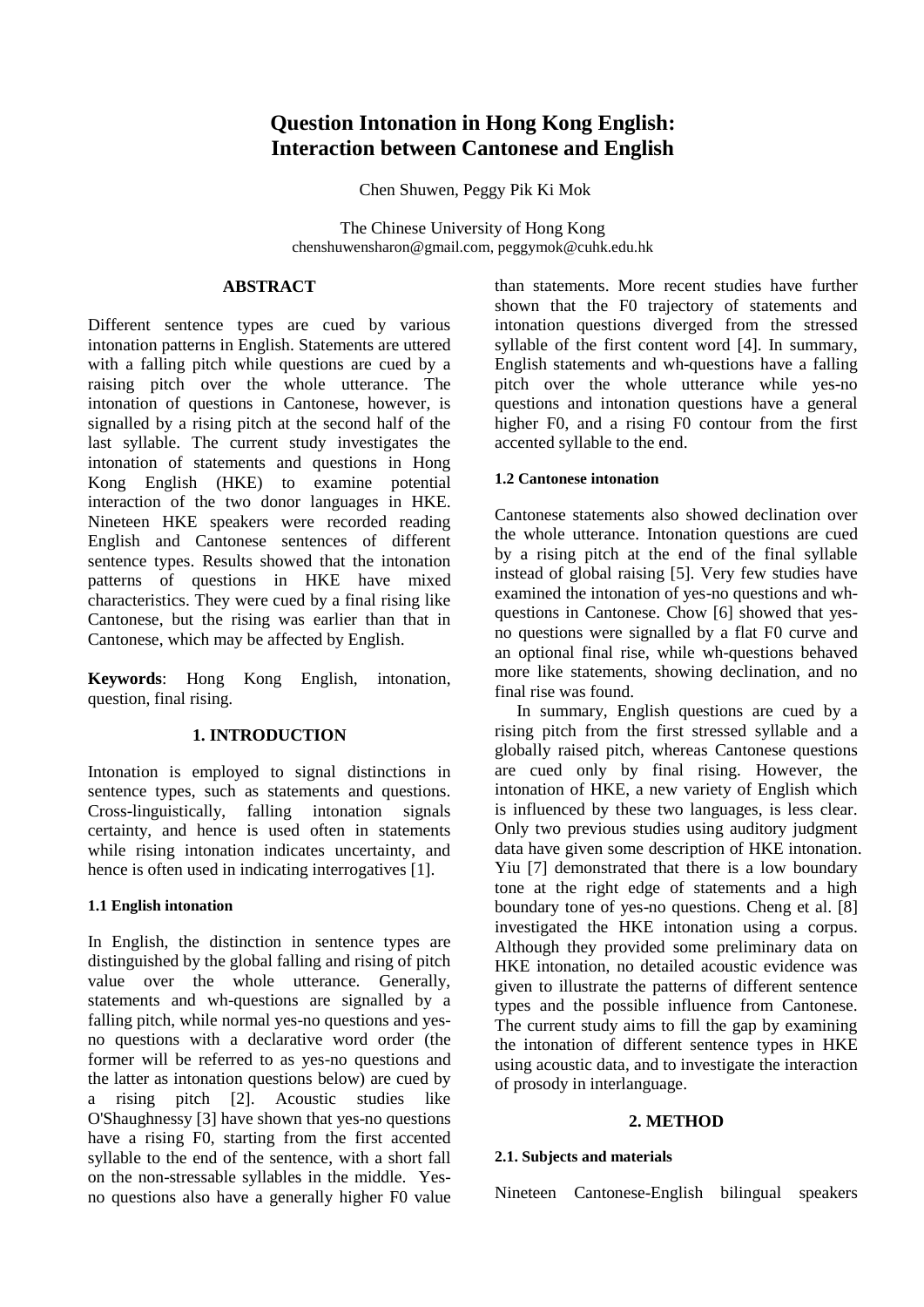participated in this experiment. They were highly proficient English speakers with Cantonese as their native language. All subjects were undergraduate students from the Chinese University of Hong Kong who received all their education in local schools and had limited experience staying in English-speaking countries.

The subjects were recorded reading eight sets of English sentences, each of which consists of four types of sentences with related contents: 1) a statement, 2) a yes-no question, 3) an intonation question and 4) a wh-question (Table 1). Cantonese sentences of the same types were also recorded for comparison.

**Tale 1.** Examples of one set of statement, yes-no question, intonation question and wh-questions in English and Cantonese.

| <b>English Sentences</b> |                                                      |
|--------------------------|------------------------------------------------------|
| statement                | They will sell their blue car.                       |
| yes-no question          | Will they sell their blue car?                       |
| intonation question      | They will sell their blue car?                       |
| wh-question              | When will they sell their blue                       |
|                          | car?                                                 |
|                          | Cantonese Sentences with <i>Jyutping</i> and English |
| translations             |                                                      |
| statement                | keoi5 dei6 heoi3 daa2 bin1 lou4.                     |
|                          | 佢地去打邊爐。                                              |
|                          | They are going to eat hot pot.                       |
| yes-no question          | keoi5 dei6 heoi3 m4 heoi3 daa2                       |
|                          | $bin1$ lou $4$ ?                                     |
|                          | 佢地去唔去打邊爐?                                            |
|                          | Are they going to eat hot pot?                       |
| intonation question      | keoi5 dei6 heoi3 daa2 bin1                           |
|                          | $1014$ ?                                             |
|                          | 佢地去打邊爐?                                              |
|                          | They are going to eat hot pot?                       |
| wh-question              | keoi5 dei6 soeng2 heoi3 bin1                         |
|                          | dou6 daa2 bin1 lou4?                                 |
|                          | 佢地想去邊度打邊爐?                                           |
|                          | Where do they want to eat hot                        |
|                          | pot?                                                 |

The recording took place in a sound-treated room and the subjects read each sentence three times in a random order.

### **2.2. Data analysis**

The target syllables were labelled manually in Praat. The duration of each syllable was automatically divided into five equidistant points by a Praat script ProsodyPro ([9]) and the F0 value at each point was tracked. Manual checking of all F0 data was done to correct any anomaly. The duration of each syllable was also measured. The pitch data tracked by Praat in Hz was converted into semitone using the formula  $ST=[lg(Hz)-lg(50)]/lg(1.059463)$ . Transforming Hz to semitone can better reflect listener's perception and also enable comparison across speakers since it normalizes the difference in pitch range between speakers.

#### **3. RESULTS**

#### **3.1 Cantonese**

Figure 1 shows the F0 trajectory of one set of statement, yes-no question, intonation question and wh-question averaged across nineteen speakers. There are peaks in the pitch contours, which are caused by the high level lexical tone of the syllables (邊 bin1) in those positions. In Cantonese, intonation interacts with lexical tones since both of them manipulate pitch. The pitch of lexical tones is retained to some degree in order to be correctly perceived.

One clear observation of the figure is that statements show declination over the whole sentence and has a falling pitch in the last syllable while all types of questions has a rising F0 value in the second part of the last syllable. The F0 trajectory of statements and intonation questions largely overlap before the last syllable. The pitch value of the same time points in each pair of statements and intonation questions were compared using a one-way ANOVA. No significant difference was found between the same points of statements and intonation questions before the last syllable in all five sets of sentences. This indicates that the distinctive cue of statements and questions lies in the pitch movement of the last syllable instead of the general pitch height. This pattern is in line with previous studies [5].

Different from the findings in Ma et al. [10], lengthened duration of the last syllable in questions is not found consistently. Only two out of the five sets of Cantonese sentences show lengthened duration in questions across speakers. Further investigation is needed to examine the lengthening phenomenon in Cantonese questions.

The pitch value of wh-questions in the current study also shows variance. For the same whquestion which was repeated three times by each speaker, some subjects pronounced them with falling and rising intonations in different trials. This may be due to the omission of sentence final particles, which are widely used to indicate various moods in Cantonese. The lack of sentence final particles as well as the experiment setting may have influenced the subjects to produce sentences differently from natural conversation.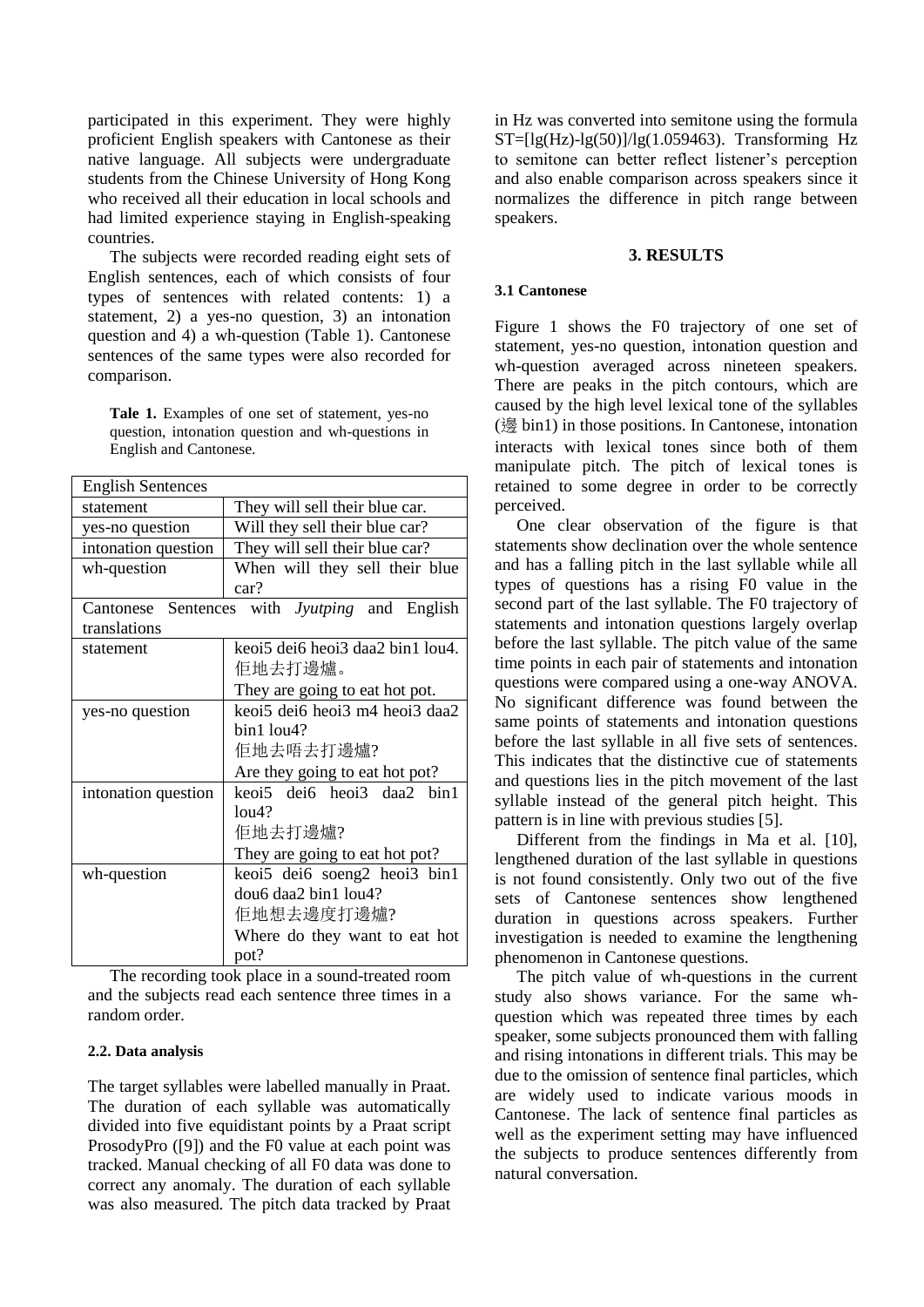**Figure 1.** The averaged F0 contours of Cantonese sentences 1) Statement 2) yes-no question 3) intonation question 4) wh-question. The data shown here are F0 contours of the Cantonese sentences in Table 1. Vertical lines indicate syllable boundaries.



**Figure 2.** The averaged F0 contours of English sentences 1) Statement 2) yes-no question 3) intonation question 4) wh-question. The data shown here are F0 contours of the English sentences in Table 1. Vertical lines indicate syllable boundaries.



#### **3.2 Hong Kong English**

Figure 2 shows the global F0 curves of one set of HKE statements and questions averaged across nineteen speakers. Like English and Cantonese, statements in HKE show declination over the whole utterance. The F0 trajectory of statements, yes-no questions and intonation questions largely overlaps before the last two syllables. One-way ANOVA tests confirmed that there was no significant difference between the same time points of the three types of sentences before the last two syllables in each set of sentences. This indicates that unlike native English, HKE does not show global raising in questions.

Similar to Cantonese, questions in HKE are cued by a rising pitch in the last part of a sentence. Statements show a falling F0, whereas yes-no questions and intonation questions show a final rise. A general tendency of the pitch movement is that the pitch value of the four types of sentences starts to diverge from the second last syllable. We averaged pitch value of the last three syllables of all sentences to compare the difference. As shown in Figure 3, the acoustic cues that distinguish sentence types lie in the last two syllables. After the middle point of the second last syllable, the pitch of statements starts to drop, whereas the F0 value of yes-no questions and

intonation questions starts to rise. A one-way ANOVA showed that there was significant difference between the same measuring points of the four types of sentences from the fourth measuring point in the second last syllable (p=0.003). Post hoc tests using the Bonferroni correction revealed that the F0 values of yes-no question and intonation question were significantly higher than that of the statement ( $p=0.017$ ,  $p=0.004$ ) in the fourth measuring points in the second last syllable and the F0 of yes-no question, intonation question and whquestion are significantly higher than statements starting from the fifth points in that syllable  $(p<0.001)$ .

### **Figure 3.** Average F0 value of last three syllables in HKE.

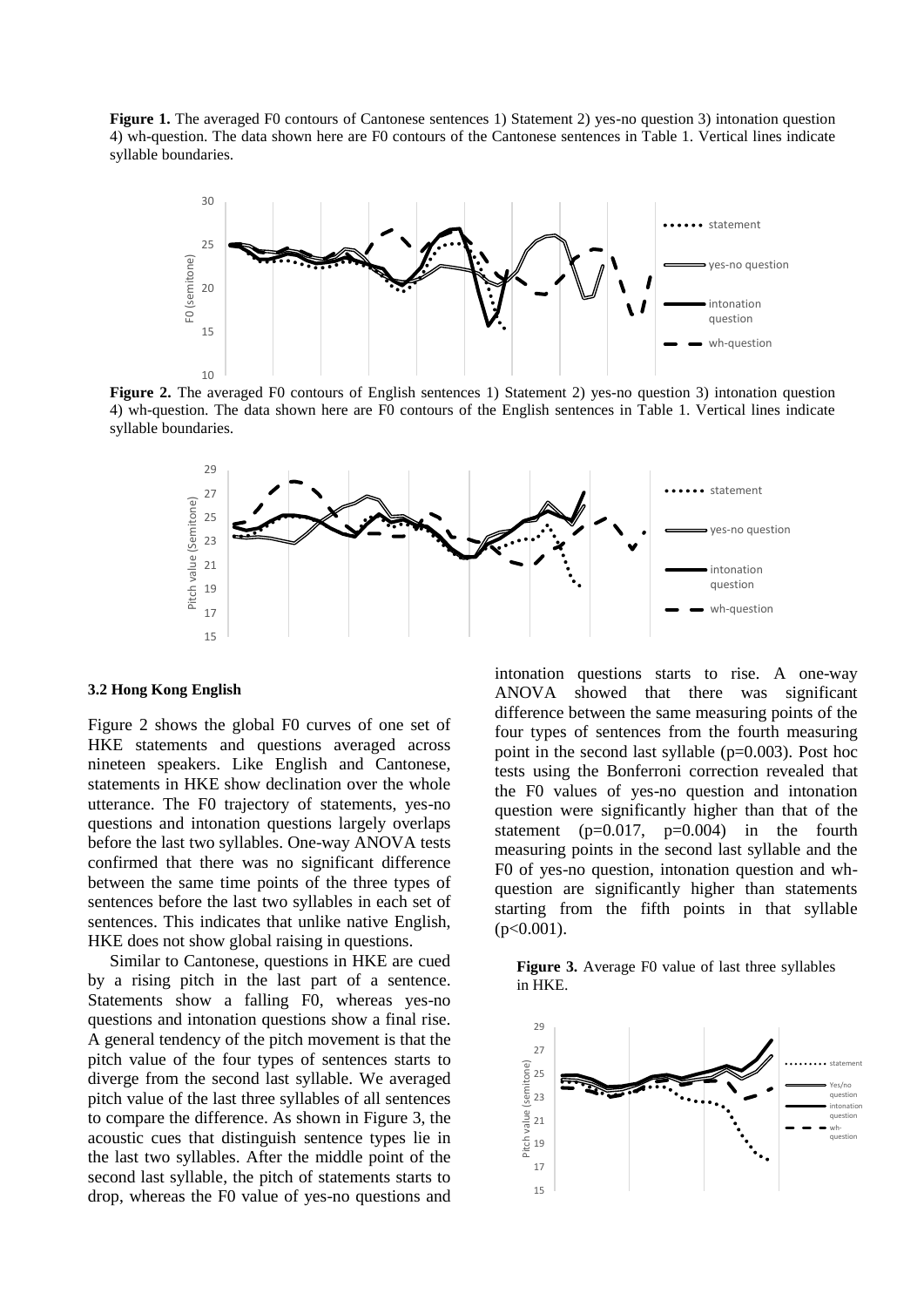The F0 values of wh-questions are between these of statements and questions. It has a relatively flat pitch contour, not showing declination as statements do, and neither having a substantial F0 rise as yes-no questions and intonation questions do. A final rise in the last syllable is also observed in the wh-questions, but with a smaller degree of rising.

The intonation questions have the steepest rise among all three types of questions, and yes-no questions also show a sharp rise. A one-way ANOVA showed that there was a significant difference between the final F0 values of the four types of sentences. Post hoc test revealed that the final pitch values of intonation question and yes-no question were significantly higher than that of the statement ( $p<0.001$ ).

As for the duration of each sentence type, no final lengthening was observed in questions. The duration of the last syllable was similar in different sentence types, as shown in Figure 4.

**Figure 4.** The duration of each syllable for 1) Statement 2) yes-no question 3) intonation question 4) wh-question of the English sentences in Table 1.



#### **4. DISCUSSION**

The results of the current study show that sentence types are cued differently in HKE from native English. English questions are cued by a rising pitch from the first stressed syllable while Cantonese questions are cued by a rising pitch at the second half of the last syllable [3][4][5][6]. The question intonation in HKE show mixed characteristics, combining the features of both native English and Cantonese.

Unlike native English, the yes-no questions and intonation questions in HKE did not show a general higher pitch value than statements over the whole sentence. They were cued by a rising pitch in the last part of a sentence, which is an apparent transfer from Cantonese. However, the final rising in HKE was earlier than that in Cantonese. The pitch of

questions and statements started to diverge from the second last syllable. One possible reason is that HKE speakers adopt the prosodic pattern of their dominant language, Cantonese, to distinguish statements and questions in English. But they also realize that native English have an earlier rising in the pitch than Cantonese, which leads to a mixture of two prosodic patterns in HKE.

As for the amplitude of rising, intonation questions had the steepest rising of pitch, which is quite reasonable since the interrogative mood are cued only by intonation. The pitch trajectory of whquestions was level, not showing declination as statements. Wh-questions also showed a final rising in the last syllable, but with a smaller degree compared to yes-no questions and intonation questions. Also, HKE questions did not show lengthened durations in the last syllable. This is similar to the pattern of native English [11]. However, the results of the current study showed that final lengthening was not robust in Cantonese either. Therefore, it is not sure whether the lack of final lengthening in HKE is influenced by native English or not.

In conclusion, the acoustic cues signalling questions in HKE showed an influence from both native English and Cantonese. This mixed nature was also found in other prosodic dimensions of HKE, like the acoustic cues of narrow focus. Fung and Mok [12] demonstrated that narrow focus in HKE was cued by on-focus F0 range expansion, similar to native English, but exhibited no post-focus compression, which is a transfer from Cantonese.

Together with previous studies, it is shown that the prosodic patterns of HKE adopted the acoustic cues of both donor languages, native English and Cantonese, and mixed them together for various functions, such as marking sentence types and focus. Further studies are needed to examine the pattern of HKE in other prosodic domains such as rhythm and segmental level to see whether this interaction is robust in different levels.

# **5. ACKNOWLEDGEMENT**

We would like to thank all the subjects participated in our experiment. We also want to thank Meeko Mak and Yin Yanjun for helping to label the data.

This work is partially supported by the National Social Science Fund of China (10CYY009) and the Major Program for the National Social Science Fund of China (13&ZD189).